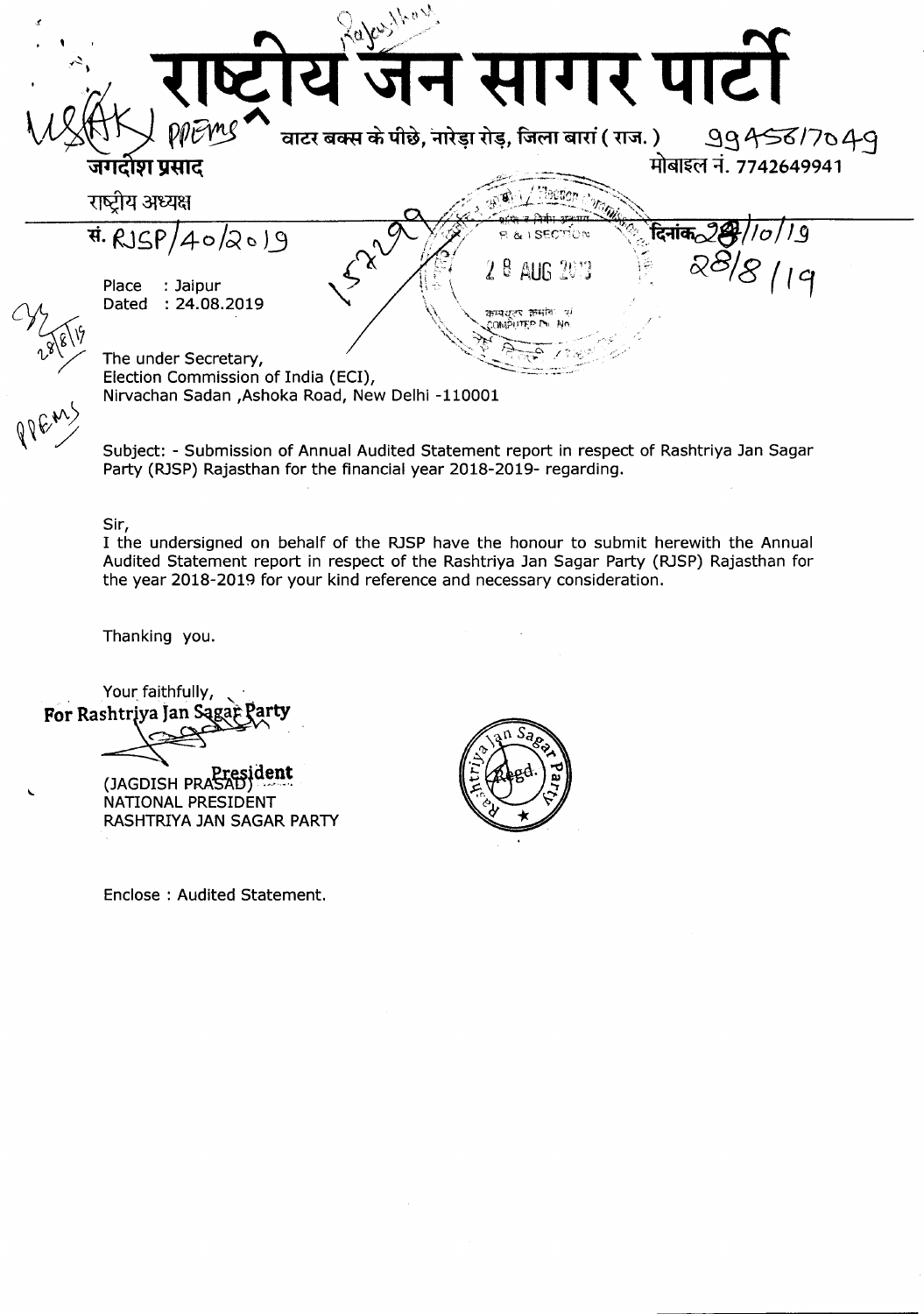

,

## DILIP SARDA & CO. CHARTEREDACCOUNTANTS 50/420 Opp. Technology Park, Mansarovar, [aipur -302020 Phone: 0141-4008144, (0) 9414446996 (M) E-mail:jprca17@gmail.com

## **Auditor's Report**

We have audited the attached Balance Sheet of RASTRIYA JAN SAGAR PARTY RAJASTHAN Reg. No 56/256/2018-18/PPS-1 As at 31<sup>st</sup> March, 2019 and also the attached Income and Expenditure Account and Receipts and Payments Account for the year ended on that date.

## Organisation's Responsibility for Financial Statements:

1. The management of the organization is responsible for the preparation of these financial statements. This responsibility includes the design, implementation and maintenance of internal control relevant to the preparation of the financial statements.

## Auditor's responsibility:

- 2. Our responsibility is to express an opinion on these financial statements based on our audit . we conducted our audit in accordance with auditing standards generally accepted in India. These standards require that we plan and perform the audit to obtain reasonable assurance about whether the financial statements are free of material misstatement.
- 3. An audit involves performing procedure to obtain on a test basis audit evidence supporting the amounts and disclosures in the financial statements the procedures selected depend on the auditors judgment including the assessment of the risk of material misstatement of the financial statement whether due to fraud or error an audit also the management as evaluation the overall presentation of financial statements.
- 4. We believe that the audit evidence we have obtained is sufficient and appropriate to provide a basis for our audit opinion.
- 5. It is the policy of the organization to maintain its accounts and prepare its financial statement of cash receipts and disbursement basis on this basis revenue and related assets are recognized when paid rather than when the obligation is incurred.
- 6. Under the scope of audit we have not verified the physical implementation of the programme activities at field level and hence we are unable to comments on the same.
- 7. Instance of cash payments have been observed which should be avoided as far as practicable in future the practice of cash payments should be quad ally discarded

8. Opinion:-

Place: Jaipur

In our opinion and to the best of our information and belief and according to information and explanation given to us the said financial statements prepared on the basis of above method of accounting are in agreement with the books of Account & records produced before us and reflect:

- i) In the case of the Balance sheet the Assets and Liabilities arising from the cash transactions of the above named organization as at 31/03/2019
- ii) In the case of Income and Expenditure Account the Surplus of the above named organization on the basis of the receipts and payments for the year ended on 31<sup>st</sup> March, 2019.
- iii) In the case of Receipts and Payments Account the actual receipts and disbursement for the period as above.

Date : 24.08.2019

L

,.

For DIVIP SARDA & CO Chartered Accountants

DILIP KUMAR SARDA **PARTNER** M. No 075669 FRN No:007588C